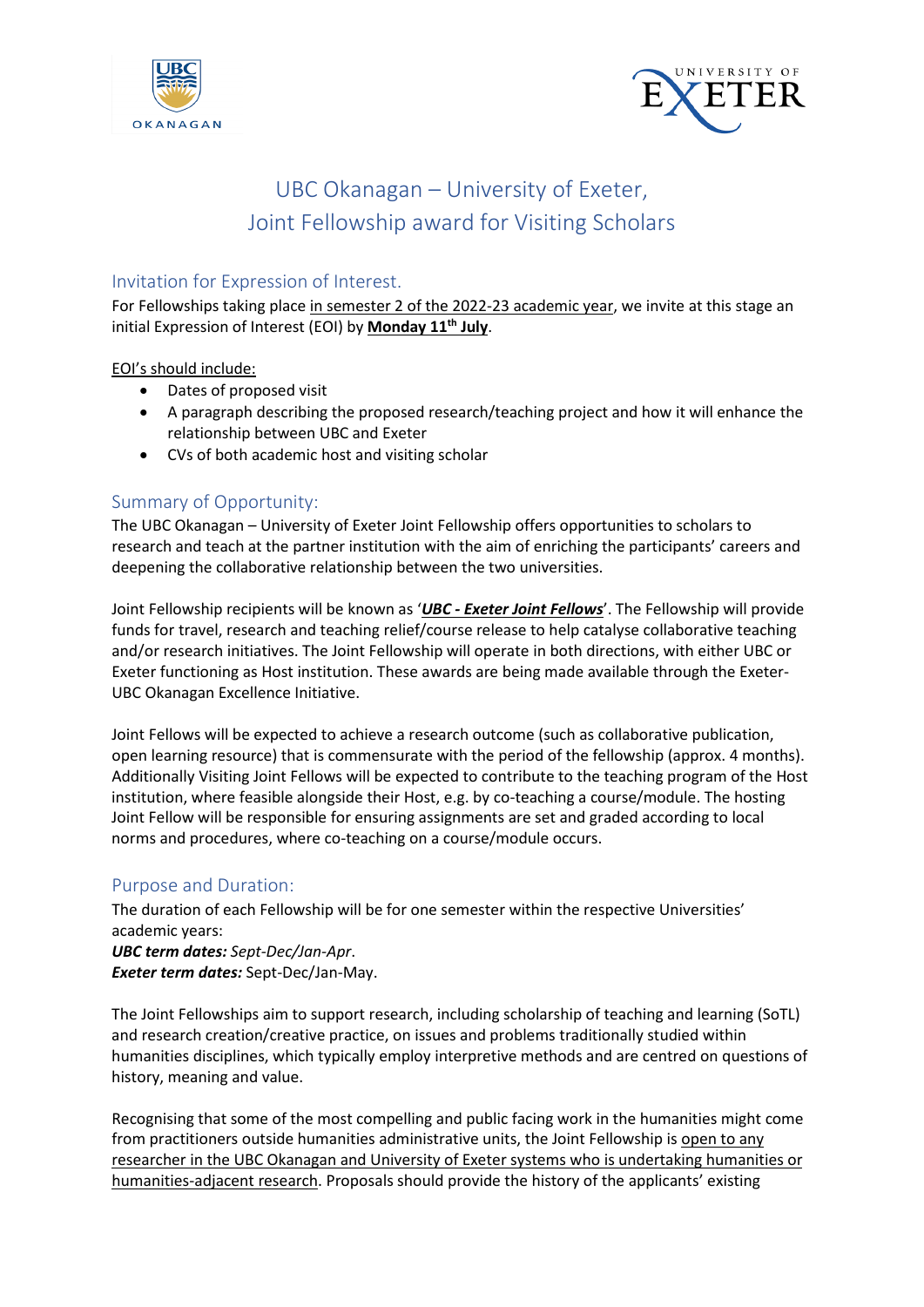



collaboration and explain how the Joint Fellowship funding would extend it. They should articulate a plan for a year of collaboration, including a period of four months at the host institution, that will embed research into a specific course offering.

#### Key considerations:

Fellowship applications will be adjudicated primarily on the **quality** of the proposal, including plans for impact/knowledge mobilization; the **feasibility** of the plan for research and teaching; the **capability** of the co-applicants to succeed in the project; and its **capacity** to enhance the collaborative relationship of the universities. The particular administrative location of the applicant would be neither consideration nor barrier to a successful decision.

#### **Eligibility**

- UBC Okanagan faculty who wish either to apply to visit Exeter *or* to host an Exeter visitor must be academic faculty members (lecturers, EL/research professors at all ranks).
- University of Exeter academics who wish either to apply to visit UBCO *or* to host a UBCO visitor must be on contracts where research is a substantive element (E&R, R).
- For semester 2 of the 2022-23 academic year, Exeter colleagues intending to spend time in Canada will need already to have secured either internally-funded or externally-funded research leave by separate process.

#### Important dates

For Fellowships taking place in semester 2 of the 2022-23 academic year, we invite at this stage...

- Initial Expressions of Interest by **Monday 11th July**.
- After provisional acceptance, full applications will be requested by **Monday 1st August.**

#### Fellowship funding

The Universities may decide to award one Joint Fellowship per year, or one in each direction in an academic year. Each fellowship will award, in all cases:

- Travel and relocation expenses for the visiting Joint Fellow to a maximum of **GBP3500 / CAD6000.**
- Research and travel expenses for the hosting Joint Fellow of **GBP1750 / CAD3000.**
- Funds to fully **cover visa/visa application fees** for the visiting Joint Scholar.

UBC Okanagan faculty can also request funding to secure partial or complete release from teaching in the term when they are visiting Exeter. Please note that such funds are subject to negotiation and must be used for teaching release only.

Exeter academics will be able to apply for internally funded research leave to support being a Visiting Scholar, or host to a Visiting Scholar, in 2023/24 and in subsequent years. Details will be made available in autumn 2022.